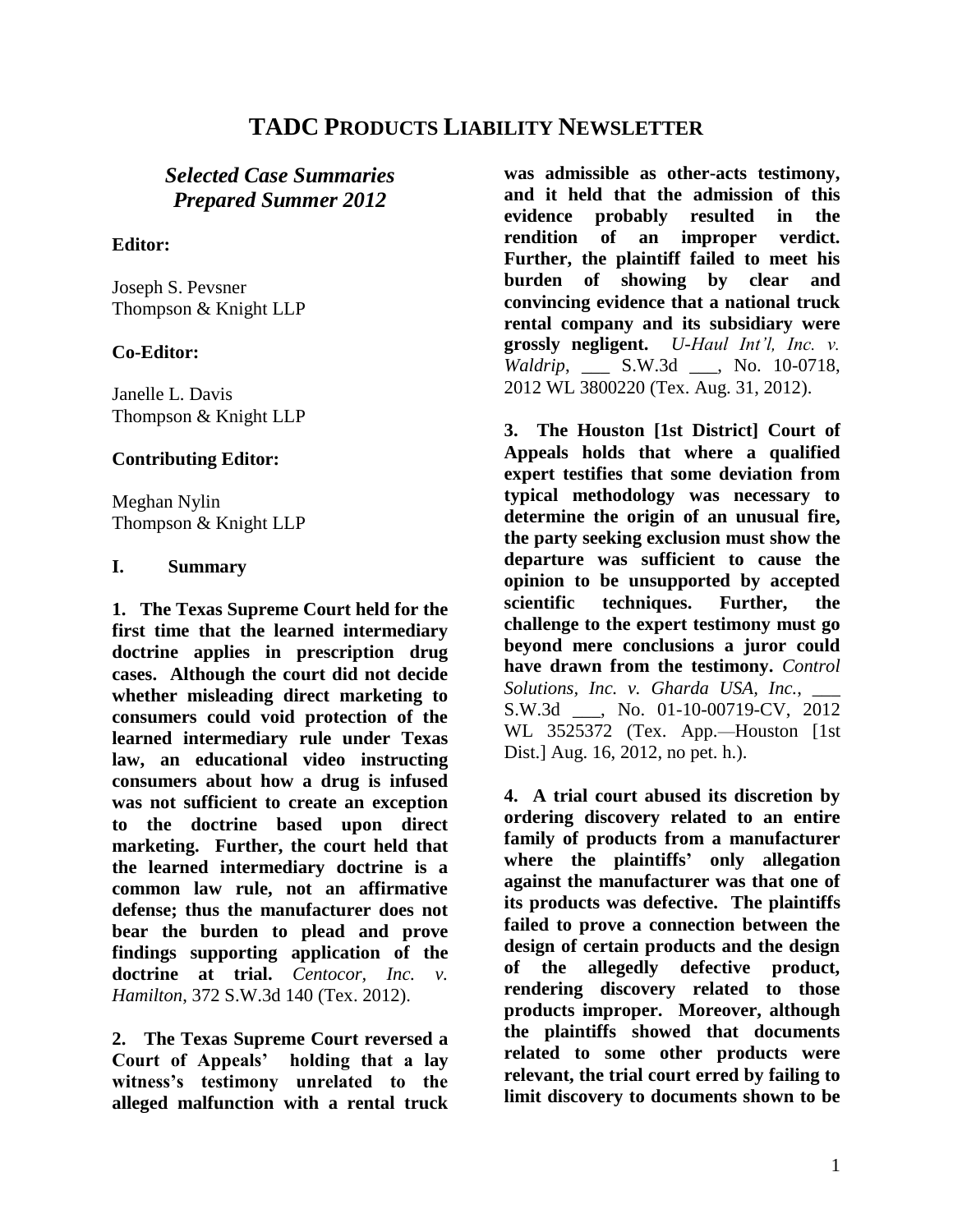**relevant.** *In re Am. Power Conversion Corp.*, No. 04-12-00140-CV, 2012 WL 2584290 (Tex. App.—San Antonio July 5, 2012, no pet.) (mem. op.) (not designated for publication).

**5. While Texas Civil Practice & Remedies Code Section 82.003(a) protects a non-manufacturing seller from liability for a defective product subject to certain exceptions such as involvement in design or installation of the product, that protection is inapplicable if the manufacturer is "not subject to the jurisdiction of the court." The San Antonio Court of Appeals holds that a non-manufacturing seller is protected despite a foreign manufacturer's failure to appear, because the manufacturer had sufficient minimum contacts with Texas and was properly served.** *Fields v. Klatt Hardware & Lumber, Inc.*, S.W.3d., No. 04-11-00610-CV, 2012 WL 2335978 (Tex. App.—San Antonio June 20, 2012, no pet.).

**6. The El Paso Court of Appeals affirmed dismissal of a plaintiff's claims because (a) the plaintiff failed to show that the risk of injury from a long neck beer bottle outweighed its utility, and (b) the plaintiff could not show that the manufacturer had a duty to protect her from the criminal actions of a third party who attacked her with the bottle.** *Gann v. Anheuser-Busch, Inc.*, \_\_\_ S.W.3d \_\_\_, No. 08-11-00017-CV, 2012 WL 3026369 (Tex. App.—El Paso July 25, 2012, no pet.).

# **II. Discussion**

## **1.** *Centocor, Inc. v. Hamilton***, 372 S.W.3d 140 (Tex. 2012).**

In *Centocor*, the Texas Supreme Court held that the learned intermediary doctrine (a) applies in the context of a physician-patient relationship (including in prescription drug cases), and (b) allows a prescription drug manufacturer to fulfill its duty to warn a user of a drug's potential risks by providing the appropriate warnings to the physician who prescribes the drug. Further, the Court concluded that this was not an affirmative defense but was, instead, more akin to a common law rule. The Texas Supreme Court also unanimously rejected the creation of a direct-to-consumer advertising exception to the doctrine.

Patricia and Thomas Hamilton sued Centocor, Inc., a prescription drug manufacturer, after Ms. Hamilton developed a drug-induced lupus-like syndrome after taking Remicade, a product manufactured by Centocor. The Hamiltons alleged that Remicade was defective and unreasonably dangerous and that Centocor was liable because it distributed inadequate or misleading warnings about the side effects of Remicade.

After several months of problems, Ms. Hamilton and her prescribing physician decided to try Remicade for the treatment of her Crohn"s disease. Her prescribing physician explained the risks and benefits of Remicade, and Ms. Hamilton chose to use it. While Ms. Hamilton was at an infusion clinic receiving her first treatment of Remicade, she watched a video about Remicade. The video had been made by Centocor. The Hamiltons alleged that this video failed to warn consumers about the potential side effect of a lupus-like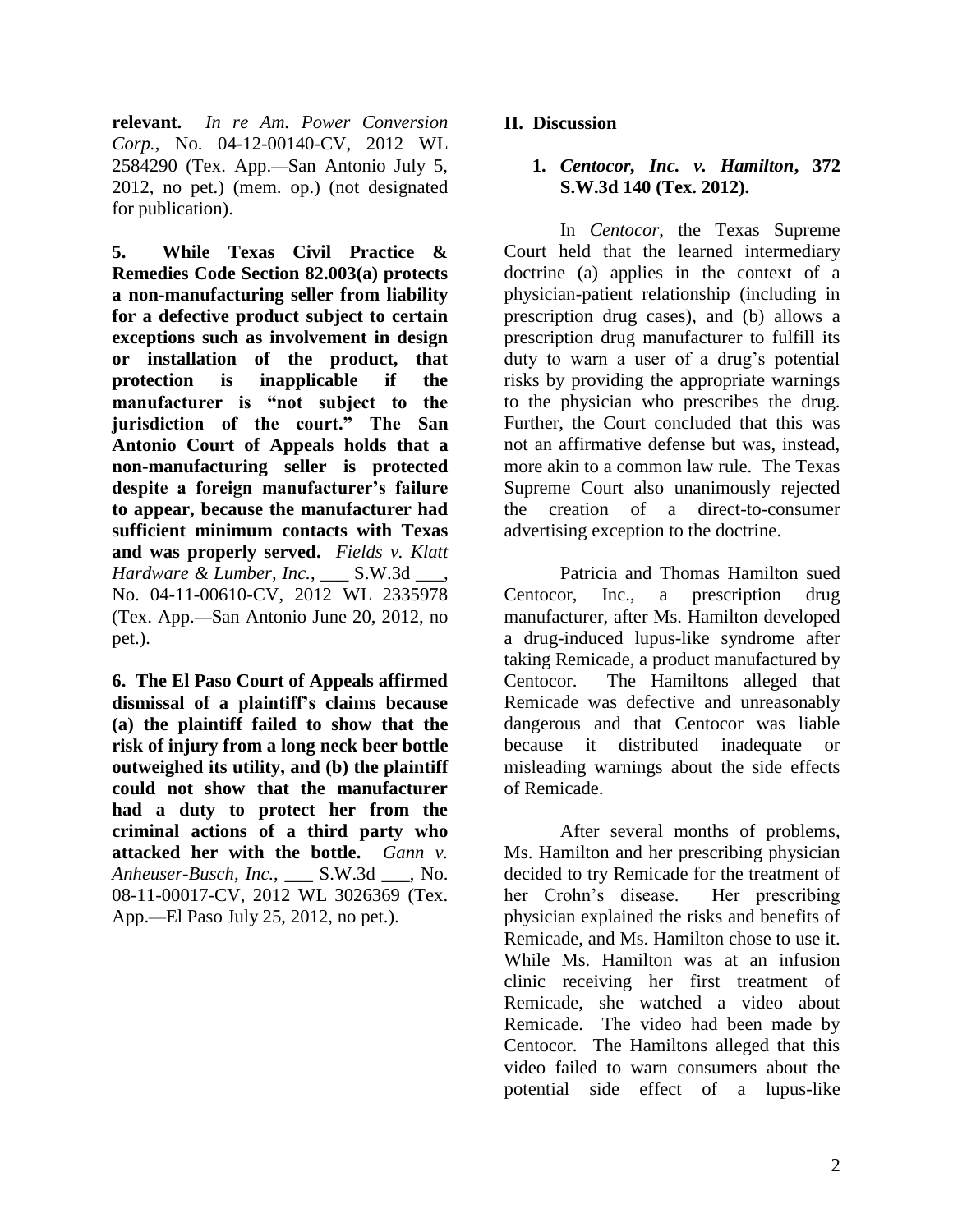syndrome, and that the video overemphasized the benefits of Remicade.

The FDA-approved package insert for Remicade explained that a lupus-like syndrome was a potential side effect of Remicade. Centocor argued that the learned intermediary doctrine—which provides that a manufacturer does not have a duty to provide an adequate warning to end users of its product if it provides an adequate warning to an intermediary, who assumes the duty of passing the warning to the end users—applied here. The court of appeals concluded that there was an exception to the learned intermediary doctrine if a manufacturer markets directly to consumers and provides an inadequate warning in its materials. Centocor appealed to the Texas Supreme Court.

The Texas Supreme Court held, for the first time, that the learned intermediary doctrine applies in the context of prescription drug products liability cases. The Hamiltons argued that there should be an exception to the learned intermediary doctrine where a manufacturer markets directly to consumers. Without deciding whether Texas should recognize a direct-toconsumer advertising exception when a manufacturer provides misleading information directly to patients, the Texas Supreme Court concluded that no such exception would apply in this case.

Here, the court rejected the reasoning of other courts that had found a direct-toconsumer advertising exception and held that the foundation for the learned intermediary doctrine still applies. The court also noted that Ms. Hamilton had already begun treatment with Remicade when she viewed the allegedly misleading video. Thus there was no evidence that the allegedly misleading video was the

producing cause of the patient"s injuries, and the Hamiltons failed to meet their burden of proof.

Additionally, the court concluded that this video was not the type of misleading advertising that concerned the court of appeals when it recognized a directto-consumer exception to the learned intermediary doctrine. Here, the video was intended to inform a patient about the infusion process, and it was viewed after Ms. Hamilton had already received information about Remicade from her prescribing physician.

The court rejected the Hamiltons' argument that the learned intermediary doctrine was an affirmative defense that had to be pleaded and on which the manufacturer bore the burden of proof. Instead, the learned intermediary doctrine is more akin to a common law rule, and it does not shift the plaintiff"s burden of proof.

The court also concluded that the non-prescribing physician did not have a duty to warn the patient. It noted that "[a]s a matter of both necessity and practicality, the duty to warn the patient of the potential risks and possible alternatives to any prescribed course of action rests with the prescribing physician."

Finally, the court found that a plaintiff cannot plead around the applicability of the learned intermediary doctrine. This doctrine applied to all of the plaintiffs" claims, including those for negligence, gross negligence, and fraud, as they were all premised on the alleged failure of Centocor to warn Ms. Hamilton of the risks of using Remicade.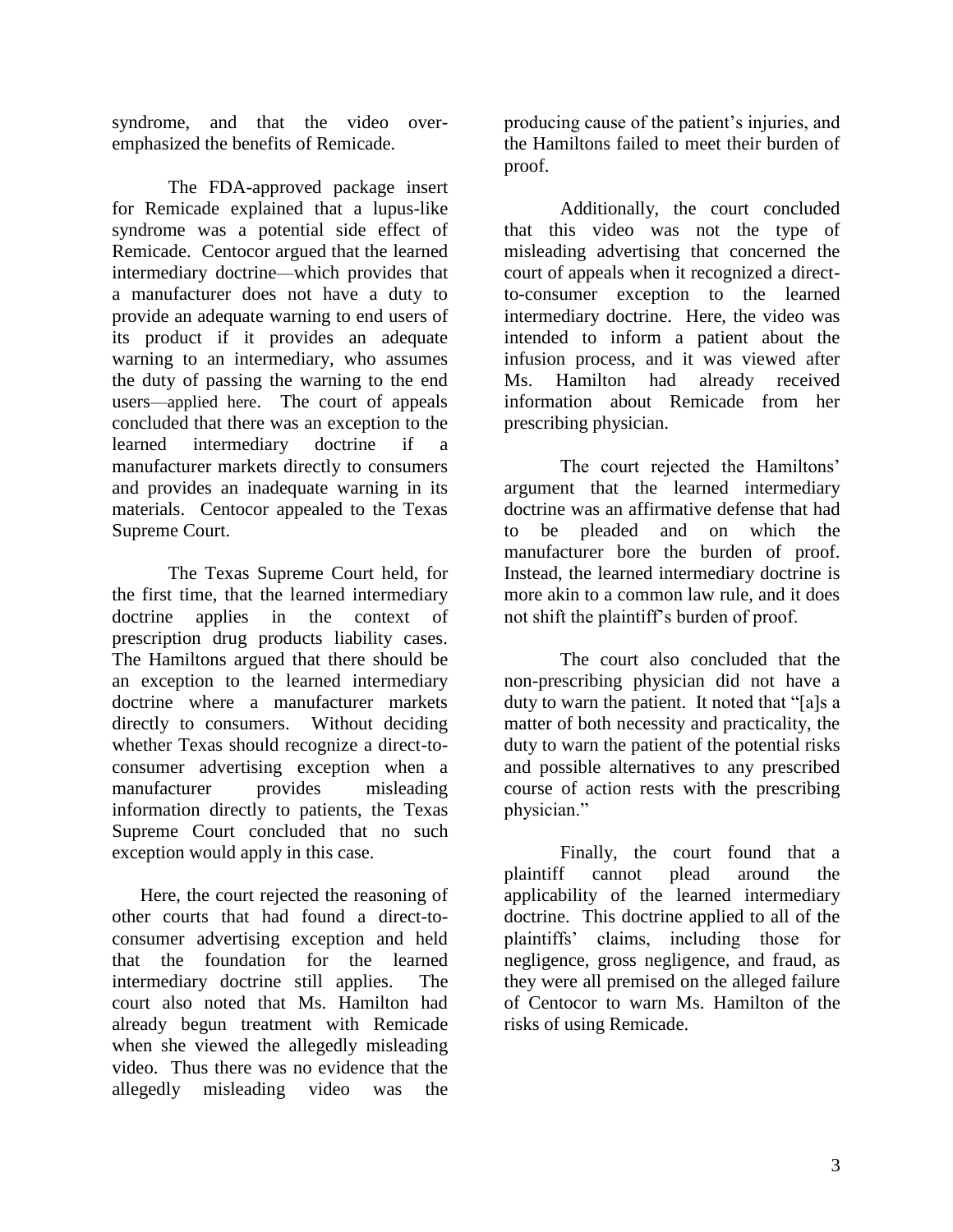**2.** *U-Haul Int'l, Inc. v. Waldrip***, \_\_\_ S.W.3d \_\_\_, No. 10-0718, 2012 WL 3800220 (Tex. Aug. 31, 2012).**

In *U-Haul International, Inc.*, the Texas Supreme Court reversed an appellate court's finding that evidence that was unrelated to the problems that the plaintiff experienced with a vehicle was admissible as other-acts evidence. It remanded the case for a new trial on the issue of negligence. It also found that the plaintiff failed to meet his burden of offering clear and convincing evidence that a national truck rental company and its subsidiary were grossly negligent.

Talmadge Waldrip sued U-Haul International, Inc. d/b/a U-Haul ("UHI"), a national truck rental company, and its subsidiary, U-Haul Company of Texas, Inc. d/b/a U-Haul Company of Dallas ("UHT"). Waldrip alleged that UHI and UHT"s (collectively, "U-Haul") negligence and gross negligence in maintaining a rental truck caused the truck"s transmission and parking brake to fail, which resulted in serious injuries to Waldrip.

At trial, the court permitted a lay person to testify about the issues that UHI had in Canada related to maintaining its rental fleet. The witness testified about an investigation done by a Canadian safety advocacy group into the safety of U-Haul"s vehicles. U-Haul objected on the grounds of relevance, hearsay, and a lack of similarities between the incidents.

The Texas Supreme Court concluded that this testimony was inadmissible, as the vast majority of the testimony had to do with issues that were entirely unrelated to the issues that Waldrip experienced with his rental truck. Moreover, the court found that

this evidence probably resulted in the rendition of an improper verdict, as this testimony was a significant part of Waldrip"s case. The court concluded that there was legally sufficient evidence for the jury to have found U-Haul negligent, and this justified a remand for a new trial on the issue of negligence.

Next, the court held that Waldrip failed to offer clear and convincing evidence that U-Haul was grossly negligent. Specifically, Waldrip failed to offer evidence that UHI had "actual knowledge" of the risk that the truck could have harmed Waldrip (or any other renter). The court also rejected Waldrip"s reliance on the fact that UHI allegedly violated Department of Transportation regulations. It found that "[t]he mere existence of federal regulations does not establish the standard of care or establish gross negligence per se."

The court also found that Waldrip failed to show that UHT was grossly negligent in hiring the employee who performed the safety certification, as the employee was not sufficiently well trained. The court noted that Waldrip failed to present evidence that UHT was aware of the risk of hiring the employee and consciously chose to disregard the risk. Because the evidence indicated that UHT was not aware of the risk, Waldrip could not show that UHT was grossly negligent.

**3.** *Control Solutions, Inc. v. Gharda USA, Inc.***, \_\_\_ S.W.3d \_\_\_, No. 01-10-00719-CV, 2012 WL 3525372 (Tex. App.**—**Houston [1st Dist.] Aug. 16, 2012, no pet. h.).**

In *Gharda*, the Houston Court of Appeals held that legally and factually sufficient evidence supported a verdict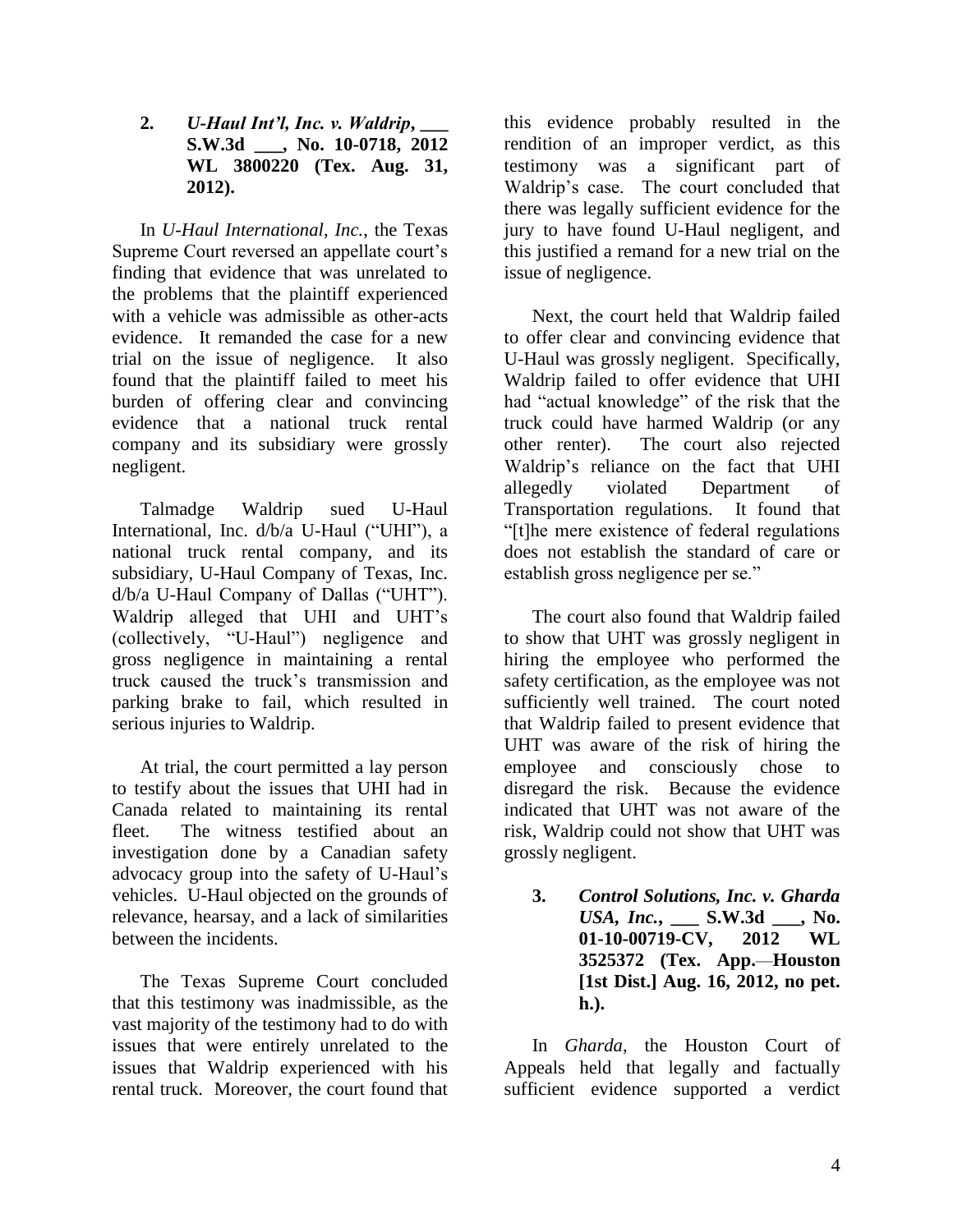against a chemical manufacturer where expert testimony related to whether the chemicals were defective and the origin and causation of a fire was properly admitted.

Control Solutions, Inc., United Phosphorus, Inc., and Mark Boyd (collectively, "CSI") sued Gharda Chemicals, Ltd. and Gharda USA, Inc. (collectively, "Gharda"), after chemicals manufactured by Gharda allegedly caused a fire, destroying CSI"s warehouse. After a jury determined that Gharda"s chemicals were defective and caused the alleged injury, Gharda moved for a judgment notwithstanding the verdict, arguing, *inter alia*, that there was no competent evidence to support the jury"s answers on the negligence and proximate cause issues, as CSI"s expert"s testimony on these issues was speculative and unreliable. Gharda also argued that there was no competent evidence to support the jury"s finding that a manufacturing defect was the producing cause of the fire.

Gharda argued that one of CSI"s experts, Sammy Russo, testified in a conclusory manner, and his testimony should have been excluded. The court disagreed, noting that Russo followed the correct methodology, and that he conducted testing at the area where the chemicals were located. Additionally, even though Russo did not follow the methodology exactly, he explained why this fire presented an unusual situation that required deviation from the methodology. Gharda failed to show that the accepted methodology must be rigidly followed in all situations.

Next, Gharda alleged that the testimony of a fire investigator and an electrical engineer should have been excluded, as the experts failed to rule out other potential sources of ignition in the warehouse. The

court rejected this argument, finding that Gharda failed to show that these experts' investigations failed to comply with the accepted methodology for determining the origin of a fire.

Finally, the court rejected Gharda"s argument that CSI"s experts on causation were unreliable, noting with respect to CSI"s chemical expert that "the contentions made by Gharda regarding the reliability of [the expert's] testimony are actually arguments concerning the propriety of the conclusions that a juror could have drawn from [the expert's] testimony."

In analyzing whether the evidence was sufficient to support the verdict in CSI's favor, the court found that there was more than a scintilla of evidence to support the jury"s verdict. CSI presented the testimony of two chemists that the fire was caused by Gharda"s defective chemicals. Further, CSI presented the testimony of another expert who stated that the fire originated in the hot box where Gharda"s chemicals were being stored.

Further, the court upheld the jury's verdict on CSI"s marketing defect claim, finding that the claim was dependent on proof that the defective chemical caused the fire or was unreasonably dangerous. Because the court found that CSI"s experts on these issues were sufficiently reliable and that their testimony constituted sufficient evidence of liability on this claim, the court reversed the decision to grant a judgment notwithstanding the verdict on this issue.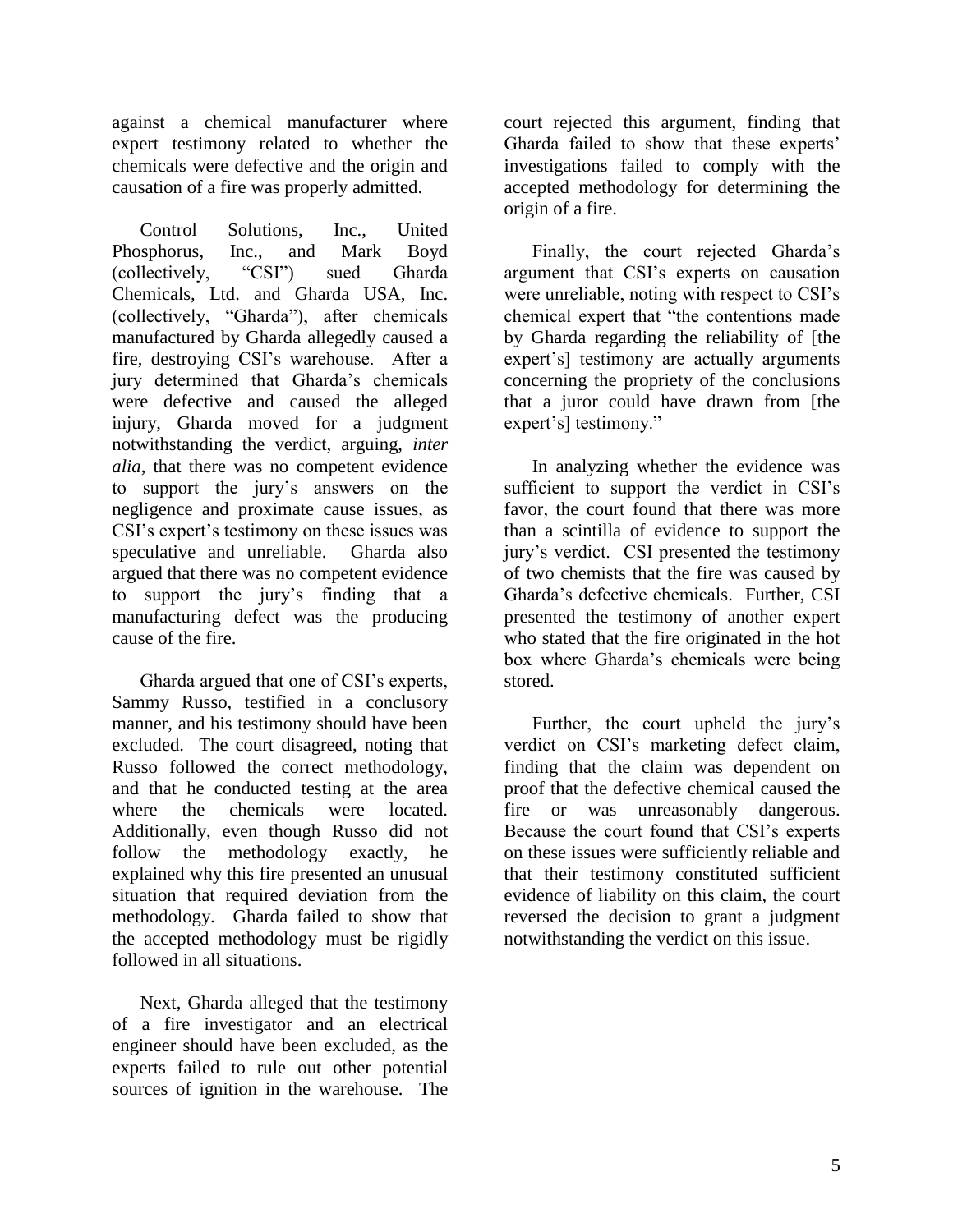**4.** *In re Am. Power Conversion Corp.***, No. 04-12-00140-CV, 2012 WL 2584290 (Tex. App.**—**San Antonio July 5, 2012, no pet.) (mem. op.) (not designated for publication).**

In *In re American Power Conversion Corp.*, the court held that the trial court abused its discretion by ordering discovery from a manufacturer related to an entire family of products where the plaintiffs' only allegations against the manufacturer was that one of the products within the family was defective. The plaintiffs failed to prove a connection between the design of certain products and the design of the allegedly defective product, rendering discovery related to those products improper. Moreover, although the plaintiffs showed that documents related to certain other products were relevant, the trial court erred by failing to limit the type of documents that were discoverable.

Sara Villareal, Rosalia Godina Medel, and Alvaro Medel sued American Power Conversion Corp. ("APC"), alleging that a backup battery manufactured by APC was defective and resulted in a house fire that killed several people. The plaintiffs alleged that the backup battery, a BE350R model, was "defective, had inferior components, and [was] unreasonably dangerous."

The plaintiffs requested that APC produce documents related to 350 and 500 series power supply devices or batteries. The request failed to specify the time period requested. APC objected that the request was overly broad and contended that the only relevant documents were those related to the BE350R and not other models. The court ordered that APC produce all documents related to the 350 and 500 series

backup power supply products from January 2000 to the present.

The appellate court concluded that the district court abused its discretion in requesting such broad discovery, as it failed to limit the documents to those that were relevant. For example, although discovery related to a previous generation within the same family of products that was recalled for similar reasons was relevant, the district court erred by allowing the plaintiffs to request documents related to discounts and return policies.

The court also held that because the plaintiffs failed to show a connection between the design of the defective product at issue in this case and the design of another family of products (the 500 series products), discovery related to that family of products was irrelevant.

**5.** *Fields v. Klatt Hardware & Lumber, Inc.*, **S.W.3d No. 04-11-00610-CV, 2012 WL 2335978 (Tex. App.**—**San Antonio June 20, 2012, no pet.).**

In *Fields*, the San Antonio Court of Appeals found that a plaintiff"s claims against a non-manufacturing seller of an allegedly defective product are barred by Section 82.003(a) of the Texas Civil Practice and Remedies Code—which provides that a non-manufacturing seller is usually not liable for harm caused by a defective product, unless the manufacturer is "not subject to the jurisdiction of the court"—where the plaintiff properly served the manufacturer, and the manufacturer establishes sufficient minimum contacts with Texas, even though the manufacturer failed to appear.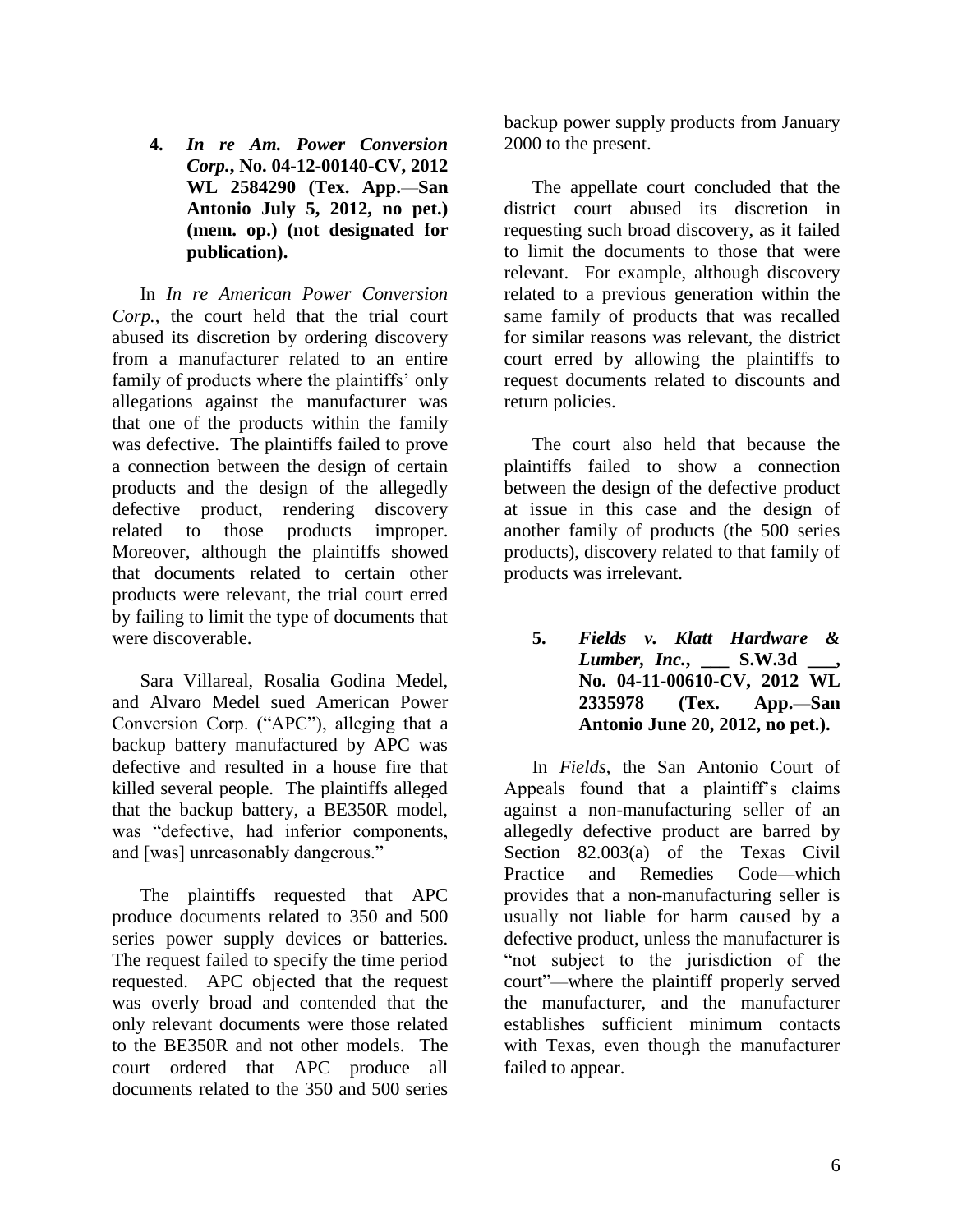Amy Fields purchased Masterjack Drain Opener from Klatt Hardware and Lumber, Inc. She alleged that she experienced second- and third-degree burns when some of the drain opener splashed onto her when she opened the bottle. Fields contended that the product was defective, and she sued Masterjack, the manufacturer, as well as Klatt Hardware, the seller.

Fields obtained personal service on Masterjack"s president in Colorado, and she served Masterjack through the Texas Secretary of State in accordance with the Texas long-arm statute. She also established that Masterjack had sufficient minimum contacts with Texas. Nonetheless, Masterjack did not file an answer.

Section 82.003 of the Texas Civil Practice and Remedies Code provides that a non-manufacturing seller of a defective product is ordinarily not liable for an injury caused by the product. However, it also provides that if the manufacturer is "not subject to the jurisdiction of the court," then the plaintiff may proceed against the nonmanufacturing seller. Fields argued that securing personal jurisdiction meant that the manufacturer must appear in the lawsuit and, since Masterjack did not do so, she should be able to proceed against Klatt Hardware.

The appellate court rejected this argument, finding that the requirements of Section 82.003 are satisfied if a nonresident defendant "has been properly served and the nonresident defendant has established minimum contacts with Texas such that the court's 'exercise of jurisdiction comports with traditional notions of fair play and substantial justice."" Therefore, because Klatt Hardware proved that Masterjack had been properly served and had established sufficient minimum contacts with Texas, the

requirements of Section 82.003 had been satisfied. Field could not proceed against the non-manufacturing selling, and the court held that the trial court properly granted Klatt Hardware"s motion for summary judgment.

> **6.** *Gann v. Anheuser-Busch, Inc.***, \_\_\_ S.W.3d \_\_\_, No. 08-11- 00017-CV, 2012 WL 3026369 (Tex. App.**—**El Paso July 25, 2012, no pet.).**

In *Gann*, the El Paso Court of Appeals affirmed the grant of summary judgment to a manufacturer on a design defect claim because the plaintiff failed to show that the risk of injury from a long neck beer bottle outweighed its utility. The plaintiff"s alleged injuries arose when a third party struck her with a longneck beer bottle. The court also held that the manufacturer was not liable for negligence because the plaintiff could not show that the manufacturer had a duty to protect her from the criminal actions of third parties.

Marty Danielle Gann was injured when she was struck in the face with a longneck beer bottle manufactured by Anheuser-Busch, Inc. The bottle broke, and Gann sustained five lacerations. She sued Anheuser-Bush for strict products liability, negligence, and breach of warranty. The trial court granted summary judgment in favor of Anheuser-Busch, and Gann appealed.

To determine whether the design of a product was such that it was unreasonably dangerous, courts apply a risk-utility test that analyzes several factors. The appellate court found that Gann failed to produce any evidence that raised an issue of fact as to whether the risks of injury from a longneck beer bottle outweighed the utility of the